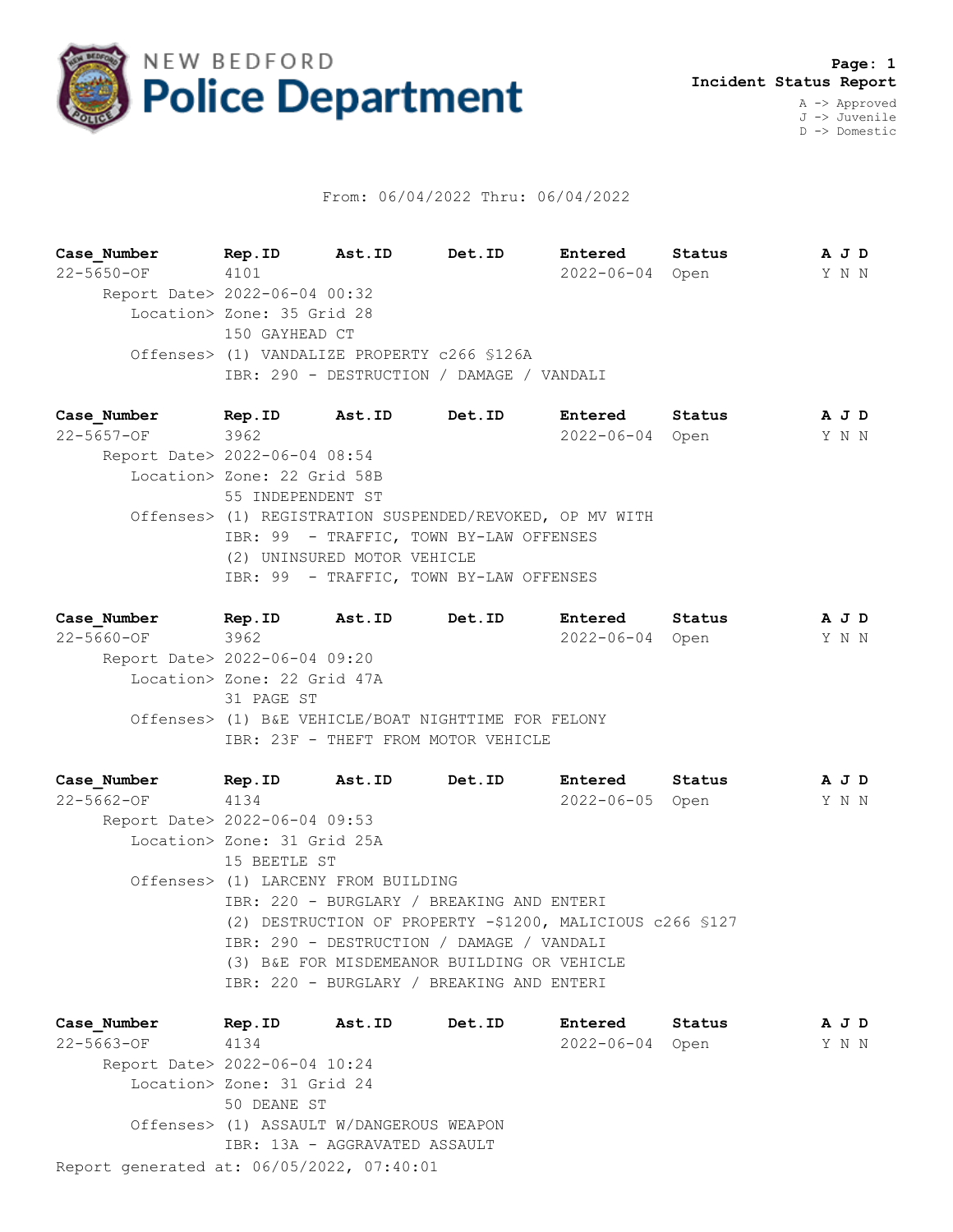

 **Page: 2 Incident Status Report**

> A -> Approved J -> Juvenile D -> Domestic

 (2) DESTRUCTION OF PROPERTY -\$1200, MALICIOUS c266 §127 IBR: 290 - DESTRUCTION / DAMAGE / VANDALI

**Case\_Number Rep.ID Ast.ID Det.ID Entered Status A J D** 22-5668-OF 3962 2022-06-04 Open Y N N Report Date> 2022-06-04 12:49 Location> Zone: 22 Grid 62 438 DARTMOUTH ST Offenses> (1) TRESPASS IBR: 90J - TRESPASS OF REAL PROPERTY (2) SHOPLIFTING BY CONCEALING MDSE IBR: 23C - SHOPLIFTING

**Case\_Number Rep.ID Ast.ID Det.ID Entered Status A J D** 22-5670-OF 3874 2022-06-04 Open Y N N Report Date> 2022-06-04 13:19 Location> Zone: 33 Grid 15A 1857 ACUSHNET AVE Offenses> (1) LARCENY UNDER \$1200 SINGLE SCHEME c266 §30(1) IBR: 23H - ALL OTHER LARCENY

**Case\_Number Rep.ID Ast.ID Det.ID Entered Status A J D** 22-5673-OF 3799 2022-06-04 Open Y N N Report Date> 2022-06-04 15:20 Location> Zone: 34 Grid 9 1100 ASHLEY BLVD Offenses> (1) HARASSMENT, CRIMINAL IBR: 90Z - ALL OTHER OFFENSES

**Case\_Number Rep.ID Ast.ID Det.ID Entered Status A J D** 22-5676-OF 4025 2022-06-04 Open N N N Report Date> 2022-06-04 17:36 Location> Zone: 11 Grid 49A 313 PLEASANT ST Offenses> (1) MOTOR VEH, MALICIOUS DAMAGE TO c266 §28(a) IBR: 290 - DESTRUCTION / DAMAGE / VANDALI

**Case\_Number Rep.ID Ast.ID Det.ID Entered Status A J D** 22-5677-OF 3970 2022-06-04 Open Y N N Report Date> 2022-06-04 17:48 Location> Zone: 11 Grid 49A 141 ORCHARD ST Offenses> (1) UNLICENSED OPERATION OF MV IBR: 99 - TRAFFIC, TOWN BY-LAW OFFENSES

**Case\_Number Rep.ID Ast.ID Det.ID Entered Status A J D** 22-5679-OF 3836 2022-06-04 Open Y N N Report Date> 2022-06-04 18:53 Location> Zone: 35 Grid 20A

Report generated at: 06/05/2022, 07:40:01